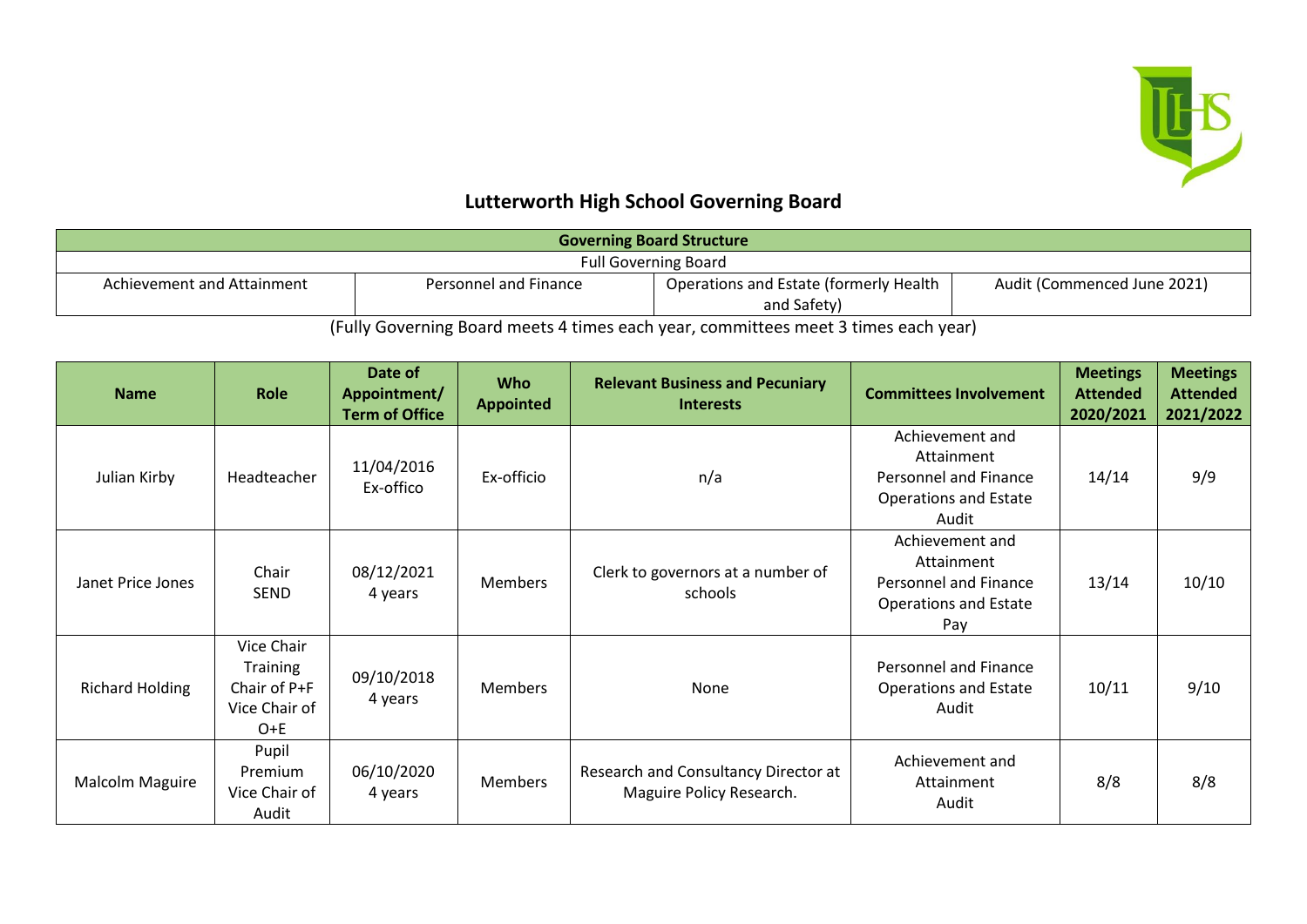| Joanne Holyland         | Chair of A+A                            | 04/04/2019<br>4 years | <b>Members</b>     | Trustee of Bitteswell village hall.<br>Chartered member of The British<br>Psychological Society.                                                                                                                                                                 | Achievement and<br>Attainment<br>Personnel and Finance<br>Audit     | 10/11 | 7/8 |
|-------------------------|-----------------------------------------|-----------------------|--------------------|------------------------------------------------------------------------------------------------------------------------------------------------------------------------------------------------------------------------------------------------------------------|---------------------------------------------------------------------|-------|-----|
| Kirsty Cutri            | Chair of Audit                          | 26/01/2021<br>4 years | <b>Members</b>     | Children at the school.                                                                                                                                                                                                                                          | Personnel and Finance<br>Audit                                      | 5/5   | 8/8 |
| <b>Stephen Bettles</b>  | Chair of O+E                            | 08/12/2021<br>4 years | <b>Members</b>     | Parish Councillor for North Kilworth                                                                                                                                                                                                                             | <b>Personnel and Finance</b><br><b>Operations and Estate</b><br>Pay | 11/11 | 8/8 |
| Tom Campbell            |                                         | 09/12/2020<br>4 years | Parents            | Non-Executive Director for School<br>Development and Support Agency.<br>Trustee of Maritime Academy Trust<br>Fellow of Chartered College of<br>Teaching<br>Fellow of RSA<br><b>Chief Education Officer of Greenwood</b><br>Academy Trust<br>Child at the school. | Achievement and<br>Attainment                                       | 4/4   | 3/5 |
| Susan Campbell          | <b>GDPR</b><br>Vice Chair of<br>$P + F$ | 17/11/2020<br>4 years | Local<br>Authority | None.                                                                                                                                                                                                                                                            | <b>Personnel and Finance</b>                                        | 4/7   | 4/5 |
| Penni Walker-<br>Barber |                                         | 09/10/2018<br>4 years | Co-opted           | Invigilator at LHS                                                                                                                                                                                                                                               | <b>Operations and Estate</b>                                        | 7/7   | 4/5 |
| Carmella Hunt           |                                         | 06/10/2020<br>4 years | Co-opted           | Freelance School Marketing Advisor<br>Husband ex-employee and self-<br>employed academic tutor/mentor                                                                                                                                                            | Achievement and<br>Attainment<br>Audit                              | 8/8   | 8/8 |
| Duncan Haworth          | Vice Chair of<br>$A+A$                  | 06/10/2020<br>4years  | Co-opted           | Frolesworth Almshouses, Baron Smith<br>Charity and President of Lutterworth<br><b>Wycliffe Rotary Club</b>                                                                                                                                                       | Achievement and<br>Attainment                                       | 7/7   | 4/5 |
| Natalie Thompson        |                                         | 06/05/2022            | Parents            |                                                                                                                                                                                                                                                                  |                                                                     |       |     |